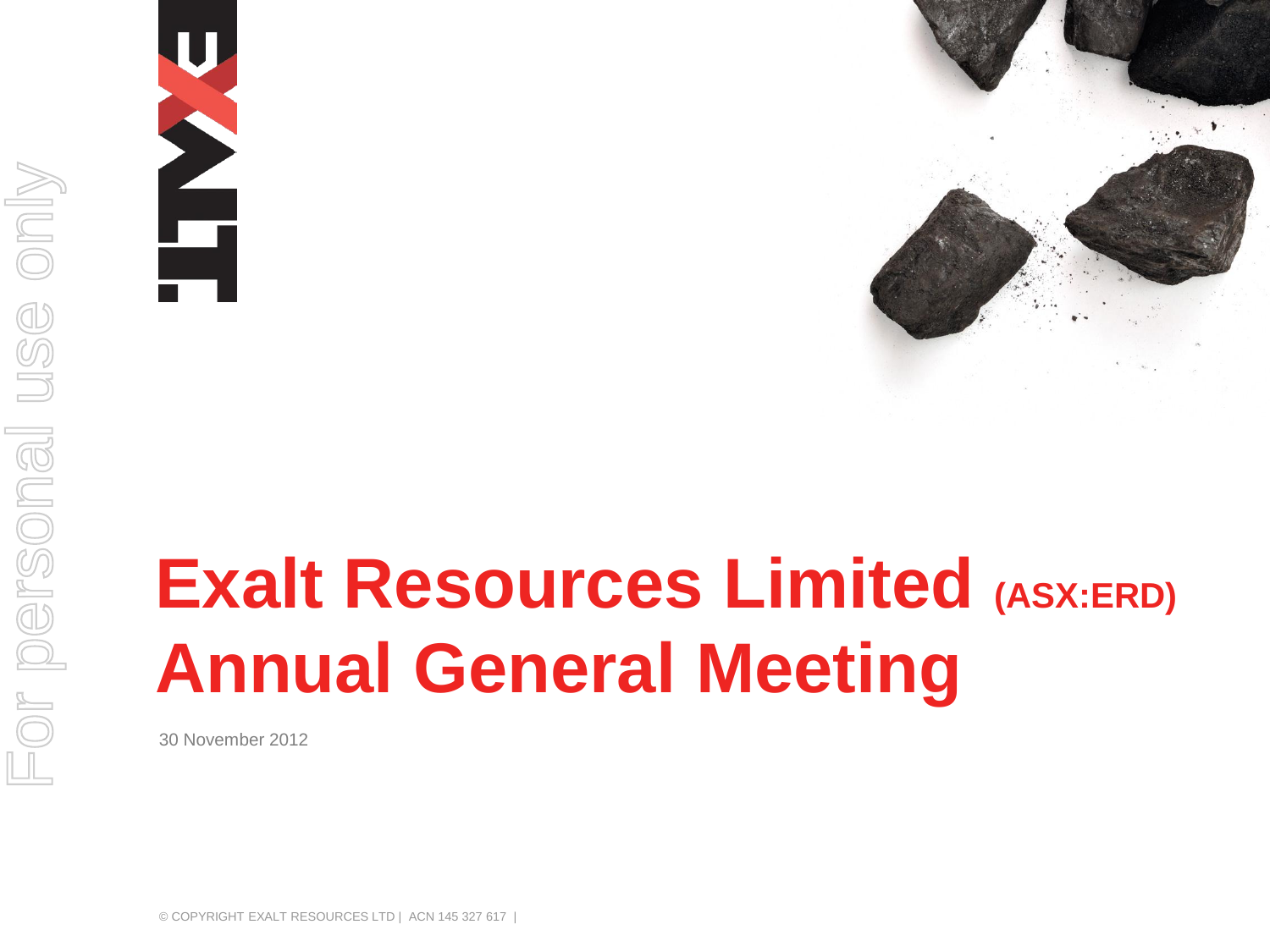**Introductions Annual Financial Report Formal Resolutions Other Business Questions and Answers Close Meeting**

-or personal use only For personal use only

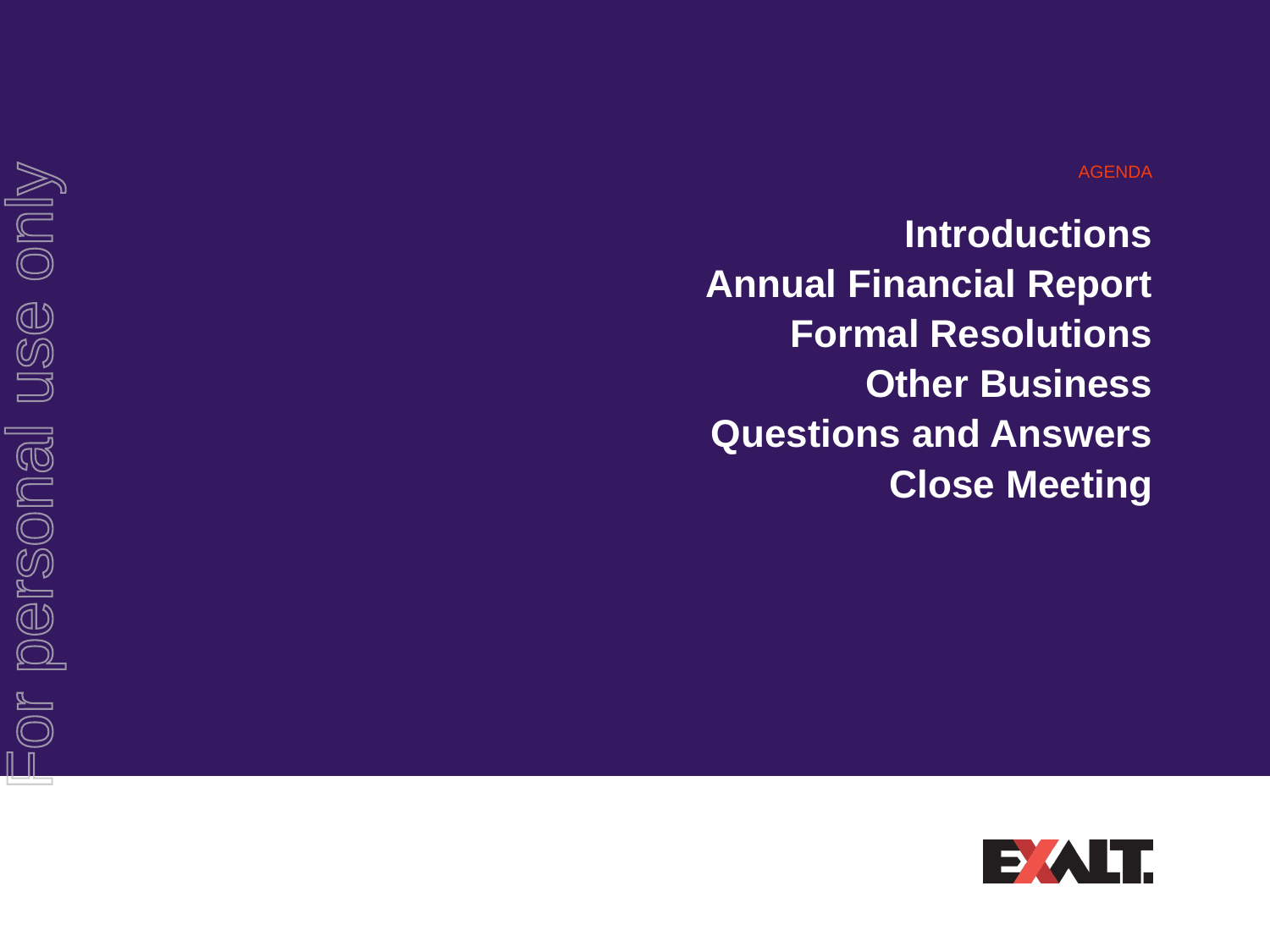#### Exalt Resources Limited **Introductions**

- Mr William Moss– Non-Executive Chairman
- Mr Emmanuel Correia Non-Executive Director
- Mr Barry Tudor CEO & Managing Director
- Mr Shane Hartwig Non-Executive Director
- Mr Jim Malone Non-Executive Director

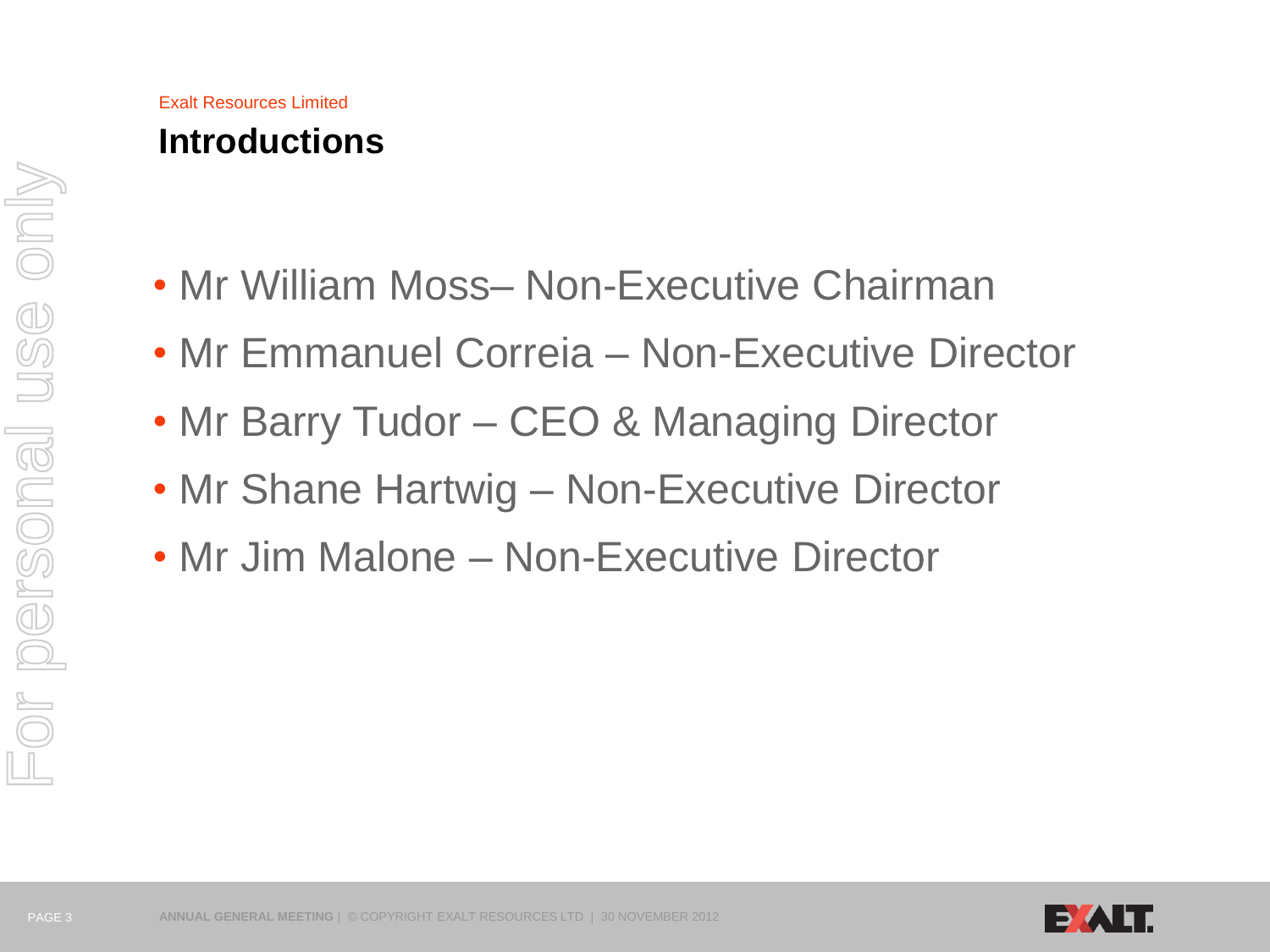## **Resolutions**

| <b>Resolution No.</b> | <b>Resolution</b>                                                   |
|-----------------------|---------------------------------------------------------------------|
| <b>Resolution 1</b>   | <b>Adoption of Director's Remuneration Report</b>                   |
| <b>Resolution 2</b>   | <b>Election of Director (Mr Barry Tudor)</b>                        |
| <b>Resolution 3</b>   | <b>Election of Director (Mr William Moss AM)</b>                    |
| <b>Resolution 4</b>   | <b>Re-election of Director (Mr Shane Hartwig)</b>                   |
| <b>Resolution 5</b>   | <b>Issue of Options to a Director (Mr William Moss AM)</b>          |
| <b>Resolution 6</b>   | Participation in Capital Raising by a Director (Mr William Moss AM) |
| <b>Resolution 7</b>   | <b>Approval of 10% Placement Facility</b>                           |
| <b>Resolution 8</b>   | <b>Non-Executive Director's Remuneration</b>                        |

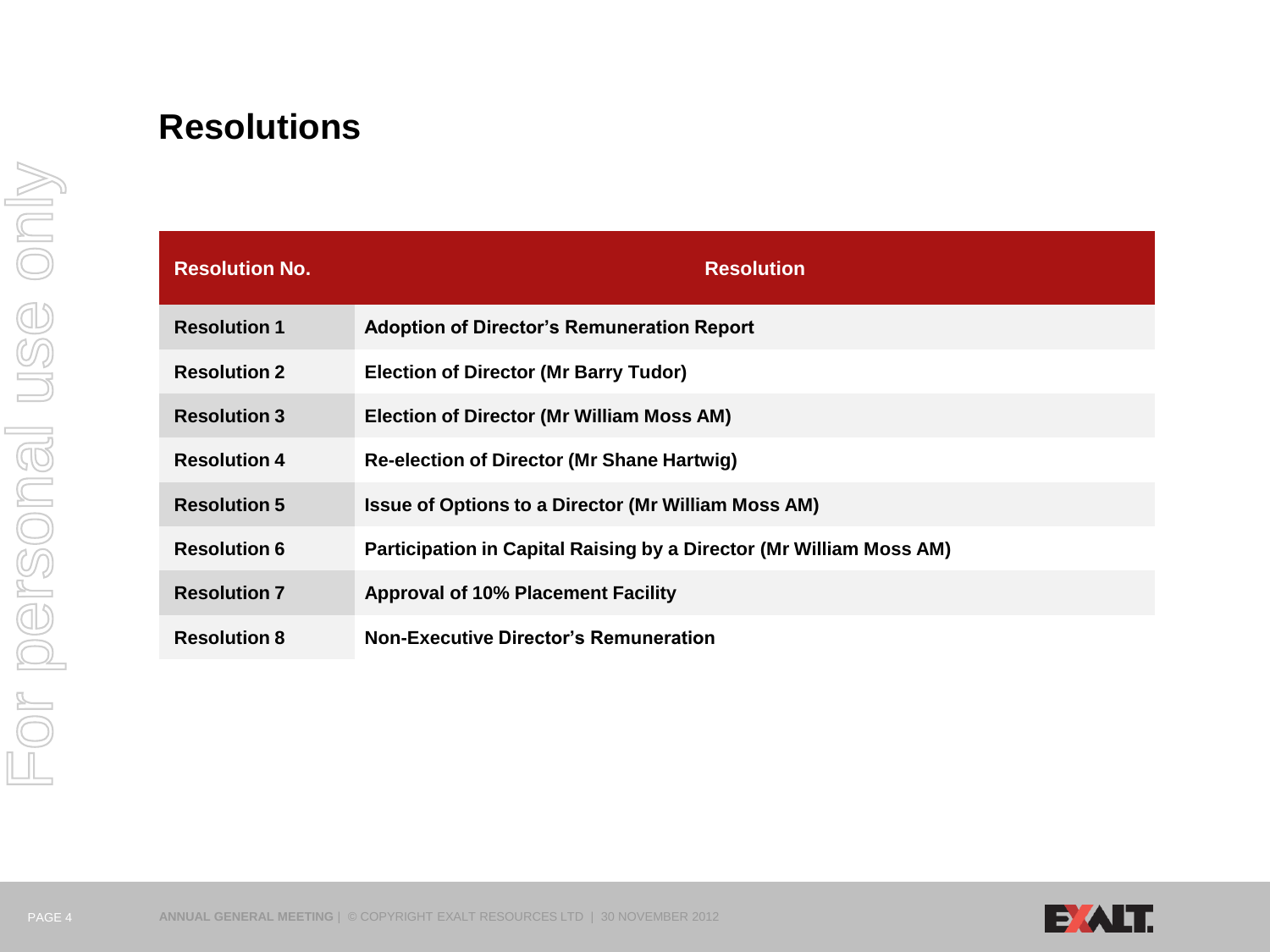#### **Resolutions – Proxy Count**

|                         |                                                                               | In respect of the Resolutions |                |             |                |                 |
|-------------------------|-------------------------------------------------------------------------------|-------------------------------|----------------|-------------|----------------|-----------------|
|                         | <b>Resolution</b>                                                             | <b>For</b>                    | <b>Against</b> | <b>Open</b> | <b>Abstain</b> | <b>Excluded</b> |
| $\mathbf{1}$            | <b>Adoption of Director's Remuneration</b><br><b>Report</b>                   | 4,261,553                     | 500,000        | 15,450,442  | 327,499        | 2,403,753       |
| $\overline{2}$          | <b>Election of Director (Mr Barry Tudor)</b>                                  | 7,492,805                     | nil            | 15,450,442  | nil            | nil             |
| $\overline{\mathbf{3}}$ | <b>Election of Director (Mr William Moss AM)</b>                              | 7,492,805                     | <b>Nil</b>     | 15,450,442  | nil            | nil             |
| 4                       | <b>Re-election of Director (Mr Shane</b><br>Hartwig)                          | 6,142,804                     | <b>Nil</b>     | 15,450,442  | 1,350,001      | nil             |
| 5                       | <b>Issue of Options to a Director (Mr William</b><br><b>Moss AM)</b>          | 6,992,805                     | 500,000        | 15,450,442  | nil            | nil             |
| 6                       | <b>Participation in Capital Raising by a</b><br>Director (Mr William Moss AM) | 6,992,805                     | 500,000        | 15,450,442  | nil            | nil             |
| $\overline{\mathbf{r}}$ | <b>Approval of 10% Placement Facility</b>                                     | 6,992,805                     | 500,000        | 15,450,442  | nil            | nil             |
| 8                       | <b>Non-Executive Director's Remuneration</b>                                  | 4,569,052                     | 500,000        | 15,450,442  | 20,000         | 2,403,753       |

**Instructions given to validly appointed proxies** 



or personal use only For personal use only